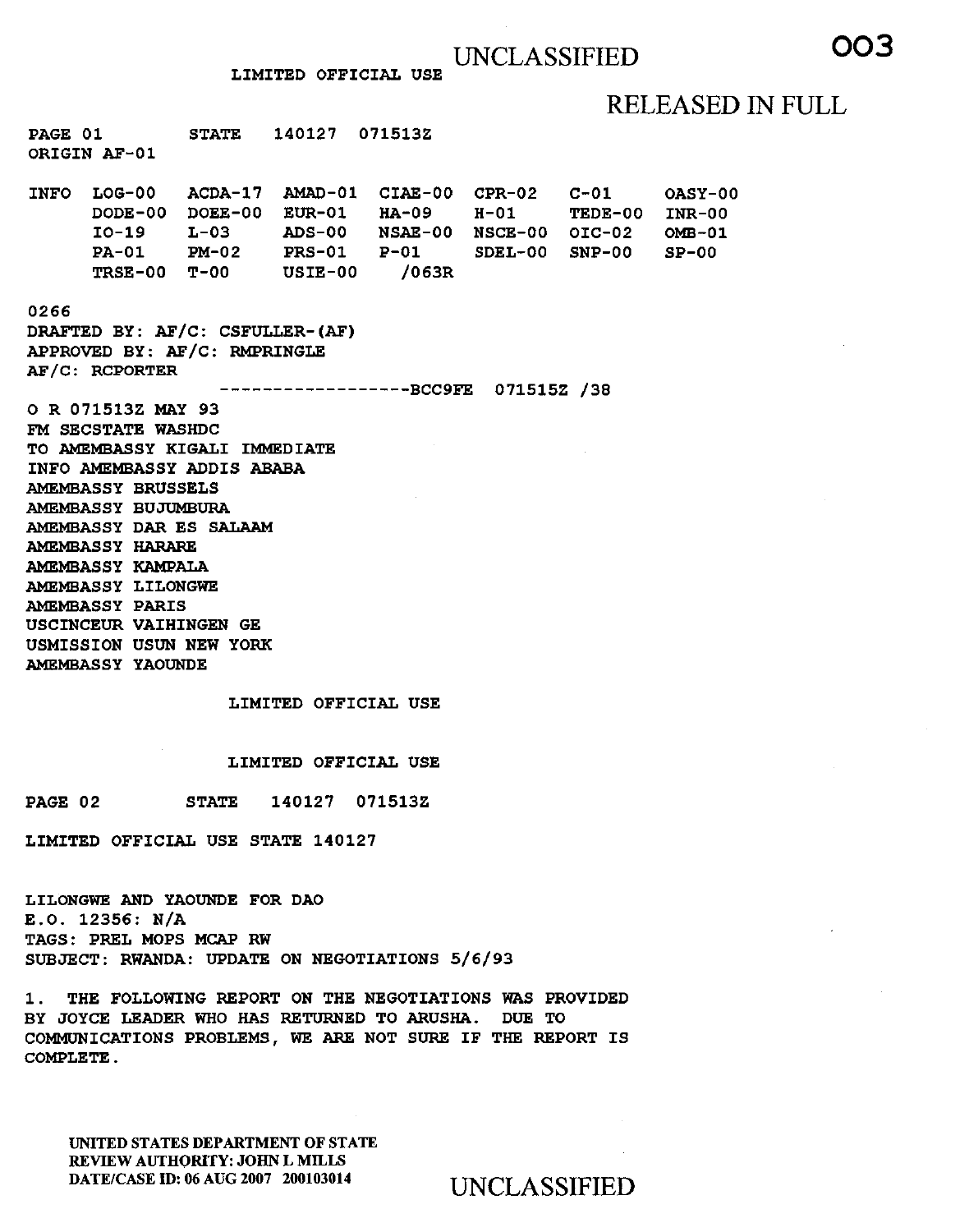### UNCLASSIFIED

OTHER SECURITY SERVICES

--------------------------

2. THE GOR AND THE RPF CONCLUDED THEIR DISCUSSION OF "OTHER SECURITY SERVICES" BY PRESENTING OBSERVERS WITH A DOCUMENT IN A PLENARY 5/4. THE DOCUMENT OUTLINES ACTIONS FOR THE ENLARGED GOVERNMENT TO UNDERTAKE WITHIN THE FRAMEWORK OF THE PROGRAM OUTLINED IN THE OCTOBER PROTOCOL (ART. 23) TO STRENGTHEN THE COMMUNAL POLICE, PRISON GUARDS, THE INVESTIGATIVE BRANCH OF THE JUDICIAL SYSTEM (PARQUET OR MINISTERE PUBLIC) , AND THE STATE SECURITY SERVICES (EXTERNAL AND INTERNAL INTELLIGENCE AND IMMIGRATION.) KEY WAS THE DECISION TO RETAIN THE CURRENT STRUCTURE OF THE SECURITY SERVICES, WITH EACH RESPONSIBLE TO A SEPARATE MINISTRY OR OFFICE; TO DEPRIVE SECURITY AGENTS OF THE POWER TO ARREST PEOPLE; AND TO CREATE AN INTELLIGENCE COORDINATION ORGAN WITHIN THE OFFICE OF THE PRIME MINISTER. OUTSTANDING IS THE ISSUE OF WHETHER THE INTELLIGENCE SERVICES WILL BE SUBJECT TO THE PROPORTIONS LIMITED OFFICIAL USE

#### LIMITED OFFICIAL USE

PAGE 03 STATE 140127 071513Z DETERMINED FOR THE ARMY, AS DEMANDED BY THE RPF, OR TO THE GENERAL CLEAN-UP OF THE CIVIL SERVICE, AS THE GOR INSISTS IN ACCORDANCE WITH THE OCTOBER PROTOCOL (ART. 23.G.3). BOTH SIDES CONTEND THIS WILL NOT BECOME A MAJOR STUMBLING BLOCK. (DEPARTMENT NOTE: AF/C DID NOT RECEIVE THE 3-PAGE PAPER WHICH WAS TO HAVE BEEN ATTACHED TO THIS FAX. WE HAVE BEEN UNABLE TO ADVISE LEADER SINCE WE HAVE NOT BEEN ABLE TO CONTACT ANY ARUSHA PHONE NUMBER FOR A WEEK. END NOTE.)

### DEMOBILIZATION

--------------

3. THE TWO SIDES BEGAN DISCUSSION OF DEMOBILIZATION ISSUES 5/5, WITH EACH SIDE PRESENTING ITS VIEWS IN FACE-TO-FACE TALKS. TODAY, 5/6, EACH SIDE WILL PRESENT ITS RESPONSE IN ANOTHER FACE-TO-FACE SESSION. A MEMBER OF THE GOR DELEGATION ADVISED U.S. OBSERVER THAT THERE ARE TWO KEY POINTS OF DISAGREEMENT. THE GOR WANTS THOSE SOLDERS IDENTIFIED FOR DEMOBILIZATION IMMEDIATELY SEPARATED PHYSICALLY FROM THOSE IDENTIFIED TO REMAIN IN THE ARMY. THEY WOULD THEN WAIT IN THESE NEW SITES, THE RPF AND GOR STILL SEPARATED, UNTIL RELEASED TO A DEMOBILIZATION ACTIVITY. THE RPF INSISTS THAT ALL OF ITS

# UNCLASSIFIED